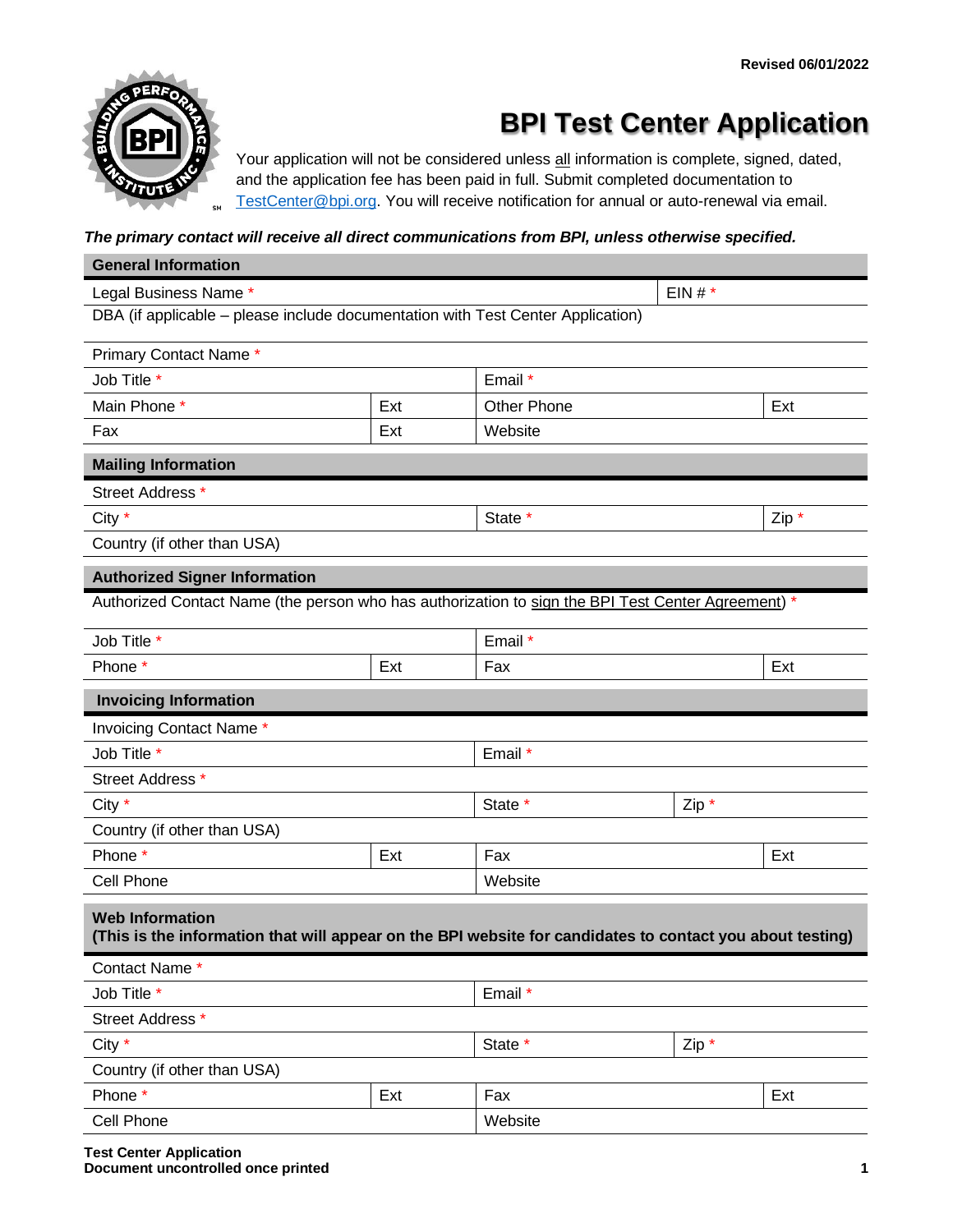#### **Please check and include a copy of all the documents listed to fulfill these requirements:**

- $\Box$  I certify that the insurance proof submitted with the Test Center application provides coverage for all areas where this BPI Test Center will conduct BPI Certification Exams. (Please provide a signed statement on your organization's letterhead with the submission of this application.)
- Test Center has General Liability Insurance in the amount of 1 million dollars. BPI Inc., 63 Putnam Street, Suite 202, Saratoga Springs, NY 12866 must be listed as a Certificate Holder. Expiration Date:
- Test Center has Workers Compensation Insurance. BPI Inc., 63 Putnam Street, Suite 202, Saratoga Springs, NY 12866 must be listed as a Certificate Holder. Expiration Date:
- $\Box$  Check here if your Test Center is not required to carry Workers Compensation Insurance.

**\*\*\*If your insurance document provided at the time of this application expires before your annual renewal date, you will need to submit the most current document to keep your BPI Test Center active. If proof of continuous insurance is not provided, your Test Center will deactivate as of the date the insurance expires. Updated proof of insurance must be submitted to [TestCenter@bpi.org](mailto:TestCenter@bpi.org) at least 30 days prior to expiration.\*\*\*** 

Please list the initials of the state(s) or regions where you will be administering BPI Exams:

| Your organization will be performing:                                                                                                                                                | Online Exams $\Box$                     |                | Field Exams $\Box$             |                    |                        |
|--------------------------------------------------------------------------------------------------------------------------------------------------------------------------------------|-----------------------------------------|----------------|--------------------------------|--------------------|------------------------|
| Is your organization IREC Accredited? Yes $\square$ No $\square$<br>(Please include proof of IREC Accreditation with Test Center Application)                                        |                                         |                |                                |                    |                        |
| Do you have IREC Certified Trainers? Yes $\square$ No $\square$<br>(Please include proof of Certified Trainers with Test Center Application)                                         |                                         |                |                                |                    |                        |
| Does your organization fall into one of the following categories?                                                                                                                    |                                         |                | $Yes \Box No \Box$             |                    |                        |
| If yes, which one(s)?<br>Community College □<br>University $\square$                                                                                                                 |                                         | Gov't Agency □ | Not for Profit $\Box$          |                    | Sole Proprietor □      |
| Weatherization Assistance Program (WAP) Center $\square$                                                                                                                             |                                         |                |                                |                    |                        |
| Please list the names of all BPI approved proctor(s) you will be using once this agreement is finalized: (You<br>may add proctors at a later date or list those who are in process.) |                                         |                |                                |                    |                        |
| ***Please be aware that your organization will not be listed on the BPI website until you have active BPI<br>approved Proctors that can administer the BPI Certification Exams***    |                                         |                |                                |                    |                        |
| Select which BPI Certifications the field proctors(s) currently hold:                                                                                                                |                                         |                |                                |                    |                        |
| Envelope $\square$<br>Building Analyst □                                                                                                                                             | Heating $\Box$                          |                | AC & Heat Pump $\Box$          |                    | Manufactured Housing □ |
| Multifamily Building Analyst $\Box$                                                                                                                                                  | Multifamily Building Operator $\square$ |                |                                |                    |                        |
| Air Leakage Control Installer (ALC)                                                                                                                                                  |                                         |                |                                |                    | $\Box$                 |
| Quality Control Inspector $\Box$<br>Energy Auditor $\square$                                                                                                                         |                                         |                | Retrofit Installer Tech $\Box$ | Crew Leader $\Box$ |                        |
| Infiltration and Duct Leakage $\Box$                                                                                                                                                 |                                         |                |                                |                    |                        |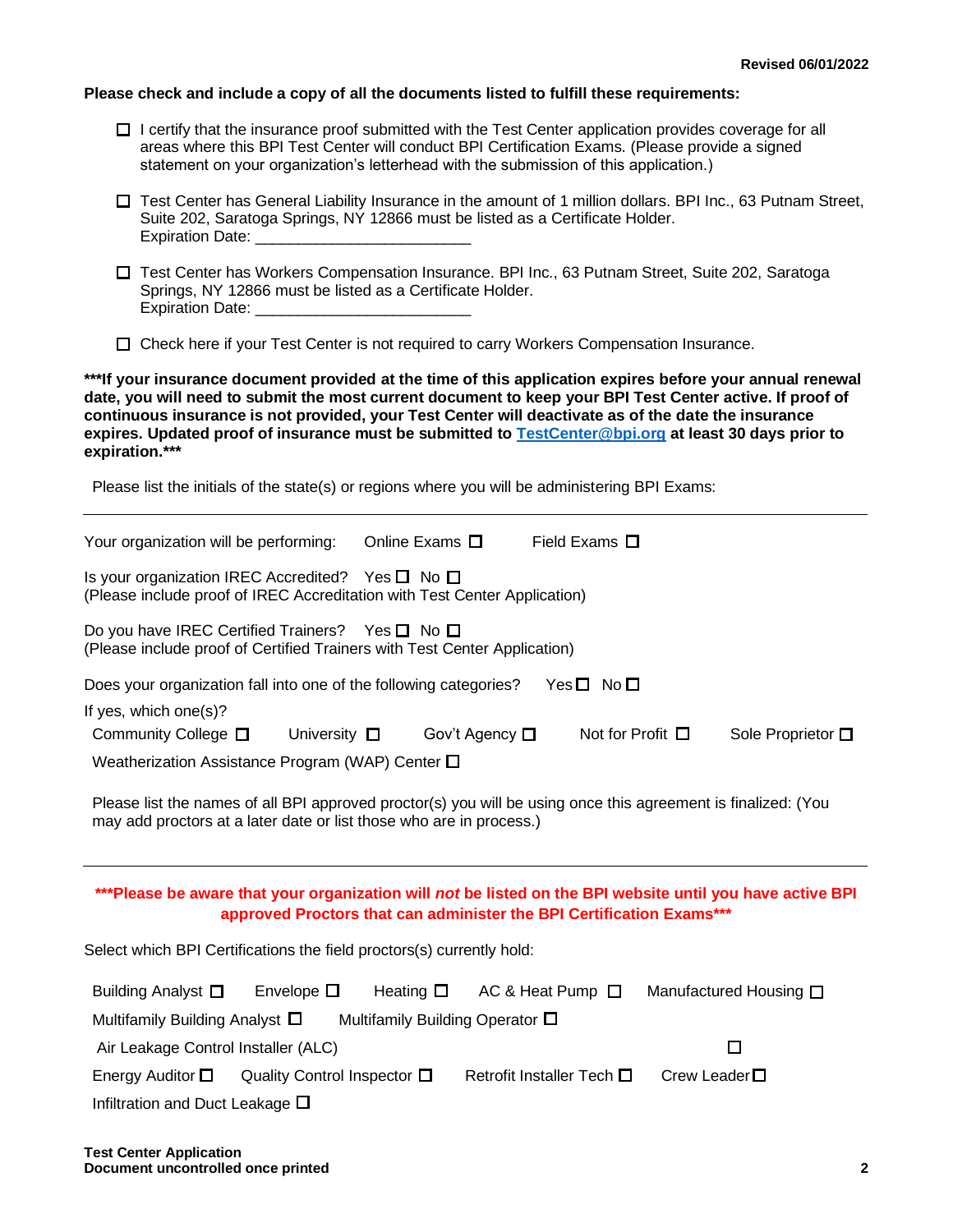*Separation of Training and Exam Activities: The BPI Test Center shall demonstrate to BPI and candidates how any training it provides is independent of the evaluation and certification of the candidates that are being trained, if the BPI Test Center carries out written testing and field evaluation activities on behalf of that BPI certification. This is to ensure that confidentiality and impartiality are not compromised so that BPI, as the certification body, can conform to the requirements of ISO-17024: [ISO/IEC 17024:2012(E), Section 5.2]."*

*BPI shall not provide training to candidates in preparation for certification, to maintain a clear separation of training and examination activities in accordance with ISO-17204 requirements*.

**I have read and acknowledge the above statement and agree to abide by these requirements in order to maintain my organization's status as a BPI Test Center.**

**I understand the application fee is non-refundable. I have read the Policies and Procedures for BPI Test Centers and agree to all of the terms and conditions set forth in this document to be found at**  [www.bpi.org](http://www.bpi.org/)**. I certify that all information included in this application and accompanying documentation is true and correct and I am authorized to obligate the organization to this agreement.**

Signature Date Date Date of the Society of the United States of Date Date Date

**\*\*Make sure to save a copy of the application prior to selecting a "Buy Now" button, if paying via PayPal.**

| BPI Test Center Application Fees can be remitted via one of the following methods:<br>**Please ensure your Test Center Name is entered in PayPal under the Shipping Address section on the pay now screen**<br>*** Application Fees are NON-REFUNDABLE*** |                                                                             |                                                               |  |  |  |
|-----------------------------------------------------------------------------------------------------------------------------------------------------------------------------------------------------------------------------------------------------------|-----------------------------------------------------------------------------|---------------------------------------------------------------|--|--|--|
| <b>Check via Standard US Mail:</b><br>Building Performance Institute, Inc.<br>63 Putnam Street, Suite 202<br>Saratoga Springs, NY 12866<br>Attn: Test Center Development                                                                                  | <b>Credit Card Payment via</b><br>phone:<br>(877) 274-1274<br>Extension 292 | **PayPal:<br><b>Buy Now</b><br>PayPal Receipt No (16-digits): |  |  |  |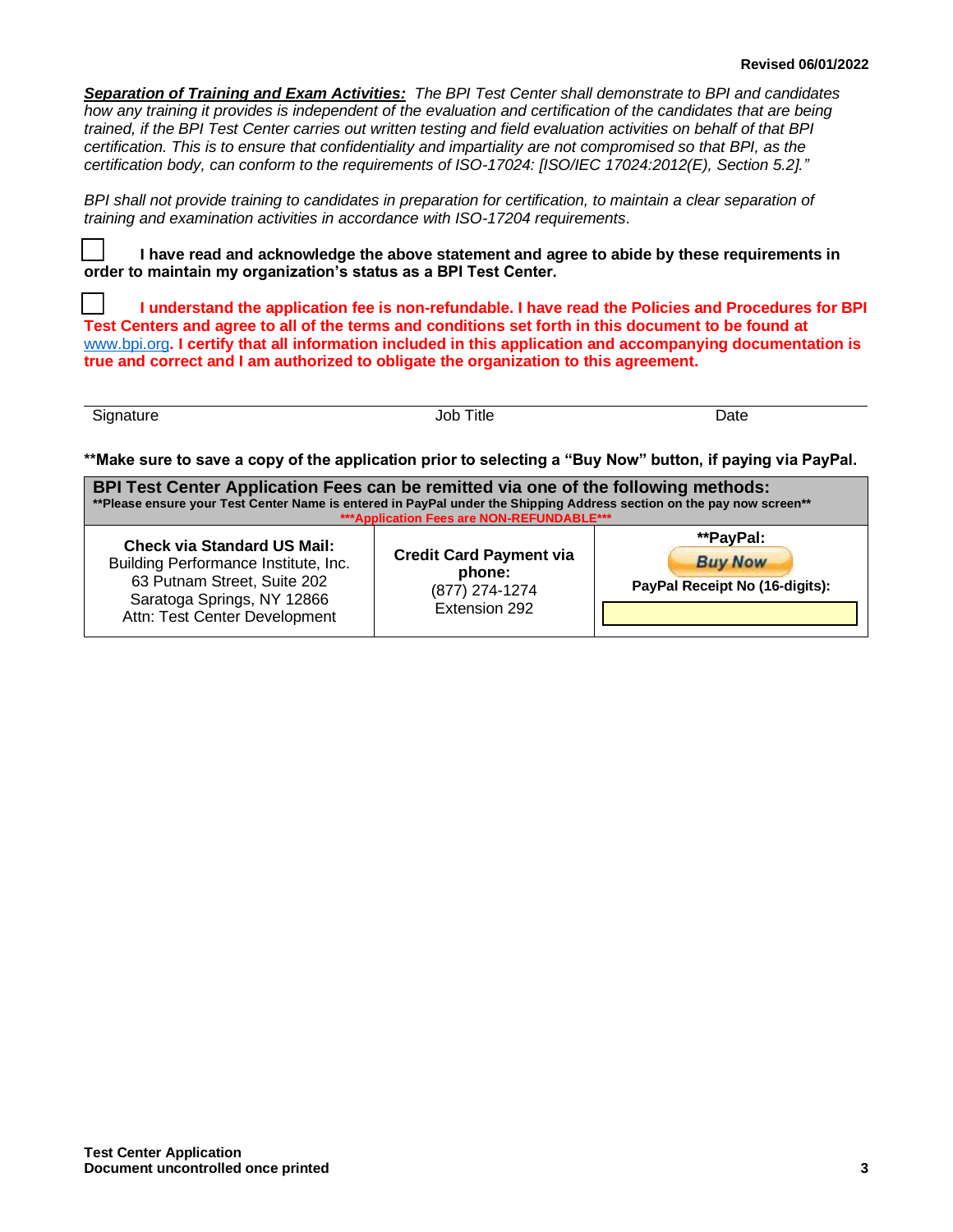

# **BPI Test Center Application Checklist**

Please initial, date and **submit this checklist** with completed documents.

### **REQUIRED READING** PRIOR TO SUBMISSION:

| <b>INITIALS</b> |     |                                                                                                                  |  |  |  |  |  |
|-----------------|-----|------------------------------------------------------------------------------------------------------------------|--|--|--|--|--|
|                 | 1.  | READ EMAIL OUTLINING TEST CENTER PROCESS                                                                         |  |  |  |  |  |
|                 | 2.  | READ TEST CENTER POLICIES AND PROCEDURES                                                                         |  |  |  |  |  |
|                 | 3.  | READ PROCTOR POLICIES AND PROCEDURES                                                                             |  |  |  |  |  |
|                 |     | PLEASE ANSWER THE FOLLOWING QUESTIONS:                                                                           |  |  |  |  |  |
|                 | 1.  | Do you understand all of the Test Center services and duties required by BPI?                                    |  |  |  |  |  |
|                 |     | <b>YES</b><br><b>NO</b>                                                                                          |  |  |  |  |  |
|                 | 2.  | Have you received/reviewed the procedures for online exams?                                                      |  |  |  |  |  |
|                 |     | <b>YES</b><br><b>NO</b>                                                                                          |  |  |  |  |  |
|                 | 3.  | Will you offer BPI online exams?                                                                                 |  |  |  |  |  |
|                 |     | <b>NO</b><br><b>YES</b>                                                                                          |  |  |  |  |  |
|                 | 4.  | Do you have internal staff (existing proctor) approved by BPI to conduct online exams?                           |  |  |  |  |  |
|                 |     | <b>YES</b><br><b>NO</b>                                                                                          |  |  |  |  |  |
|                 |     | If no, do you have a designee that will be oriented?                                                             |  |  |  |  |  |
|                 |     | <b>YES</b><br><b>NO</b>                                                                                          |  |  |  |  |  |
|                 | 5.  | Have you received/reviewed the procedures for field exams?                                                       |  |  |  |  |  |
|                 |     | <b>YES</b><br><b>NO</b>                                                                                          |  |  |  |  |  |
|                 | 6.  | Will you offer BPI field exams?                                                                                  |  |  |  |  |  |
|                 |     | <b>YES</b><br><b>NO</b>                                                                                          |  |  |  |  |  |
|                 | 7.  | Do you have internal staff approved by BPI (existing proctor) to conduct field exams?                            |  |  |  |  |  |
|                 |     | <b>YES</b><br><b>NO</b>                                                                                          |  |  |  |  |  |
|                 |     | If no, have you scheduled an exam or an orientation through BPI or other BPI approved<br>proctor mentor?         |  |  |  |  |  |
|                 |     | <b>YES</b><br><b>NO</b>                                                                                          |  |  |  |  |  |
|                 | 8.  | Do you want your Test Center information listing on the BPI website with a link to your<br>scheduled exam dates? |  |  |  |  |  |
|                 |     | <b>YES</b><br><b>NO</b>                                                                                          |  |  |  |  |  |
|                 | 9.  | Do you have access to online exam facilities per Test Center Agreement/Policies and<br>Procedures?               |  |  |  |  |  |
|                 |     | <b>YES</b><br><b>NO</b>                                                                                          |  |  |  |  |  |
|                 | 10. | Do you have access to field/lab facilities per Test Center Agreement/Policies and<br>Procedures?                 |  |  |  |  |  |
|                 |     | <b>YES</b><br><b>NO</b>                                                                                          |  |  |  |  |  |
|                 | 11. | Do you have access to building performance test equipment per Test Center<br>Agreement/Policies and Procedures?  |  |  |  |  |  |
|                 |     | <b>YES</b><br><b>NO</b>                                                                                          |  |  |  |  |  |